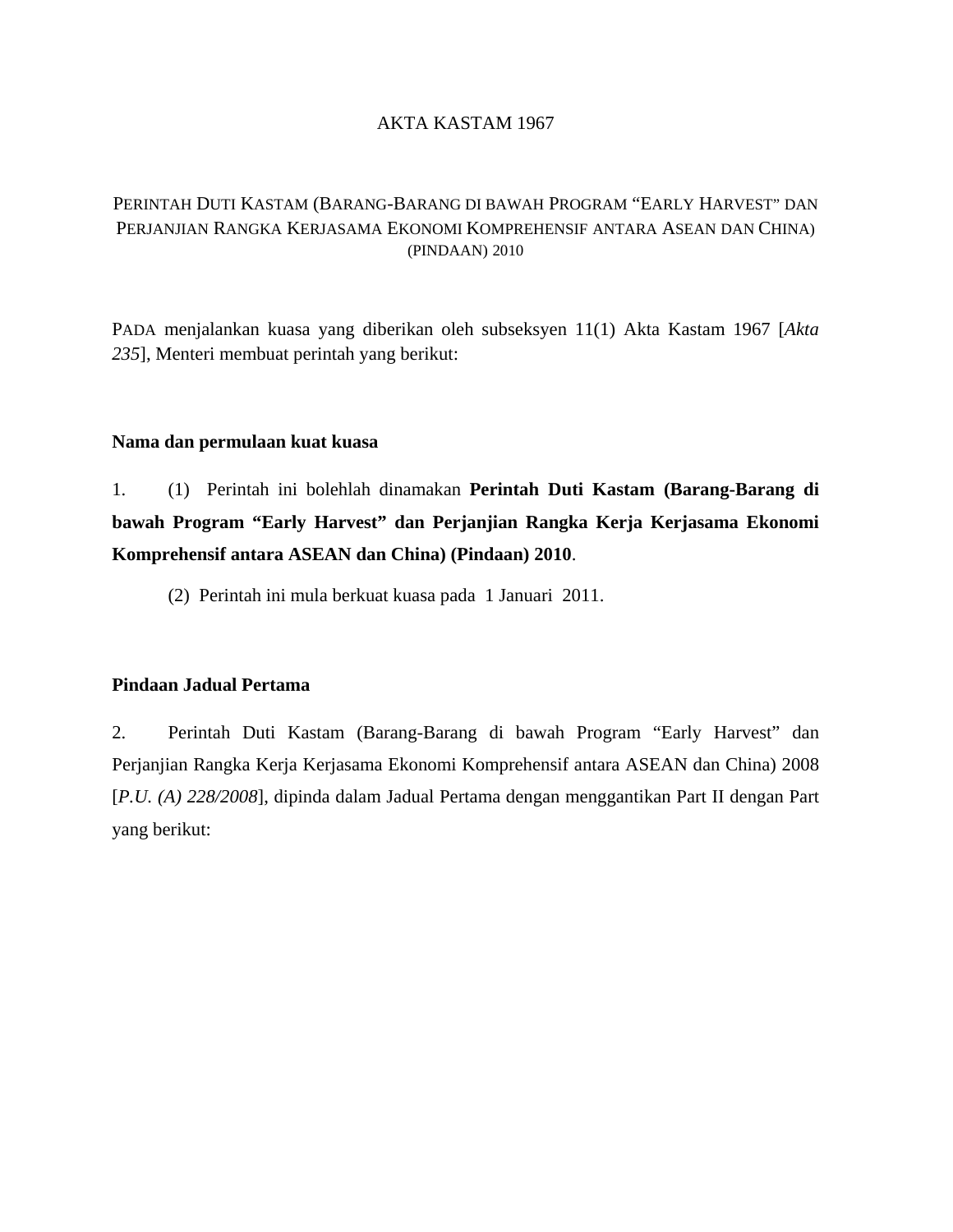#### "PART II

# OPERATIONAL CERTIFICATION PROCEDURES (OCP) FOR THE RULES OF ORIGIN OF THE ASEAN-CHINA FREE TRADE AREA

For the purpose of implementing the Rules of Origin for the ASEAN-China Free Trade Area (ACFTA), the following operational procedures on the issuance and verification of the Certificate of Origin (Form E) and other related administrative matters shall be followed:

## **DEFINITIONS**

## **Rule 1**

For the purposes of this Attachment:

"Movement Certificate" means a Certificate of Origin (Form E) issued by an intermediate exporting Party, based on the original Certificate of Origin (Form E) issued by the first exporting Party proving the origin status of the products in question;

"Customs Authority" means the competent authority that is responsible under the law of a Party for the administration of customs laws and regulations<sup>1</sup>;

"Exporter" means a natural or juridical person located in the territory of a Party from where a product is exported by such a person;

"Importer" means a natural or juridical person located in the territory of a Party into where a product is imported by such a person;

"Issuing Authorities" means any government authority or other entity authorized under the domestic laws, regulations and administrative rules of a Party to issue a Certificate of Origin (Form E).

## ISSUING AUTHORITIES

#### **Rule 2**

The Certificate of Origin (Form E) shall be issued by the Issuing Authorities of the exporting Party.

<sup>&</sup>lt;sup>1</sup> Such laws and regulations administered and enforced by the Customs Authority of each Party concerning importation, exportation and transit of products as they relate to customs duties, charges or other taxes or prohibitions, restrictions and controls with respect to the movement of controlled items across the boundary of the Customs Authority of each Party.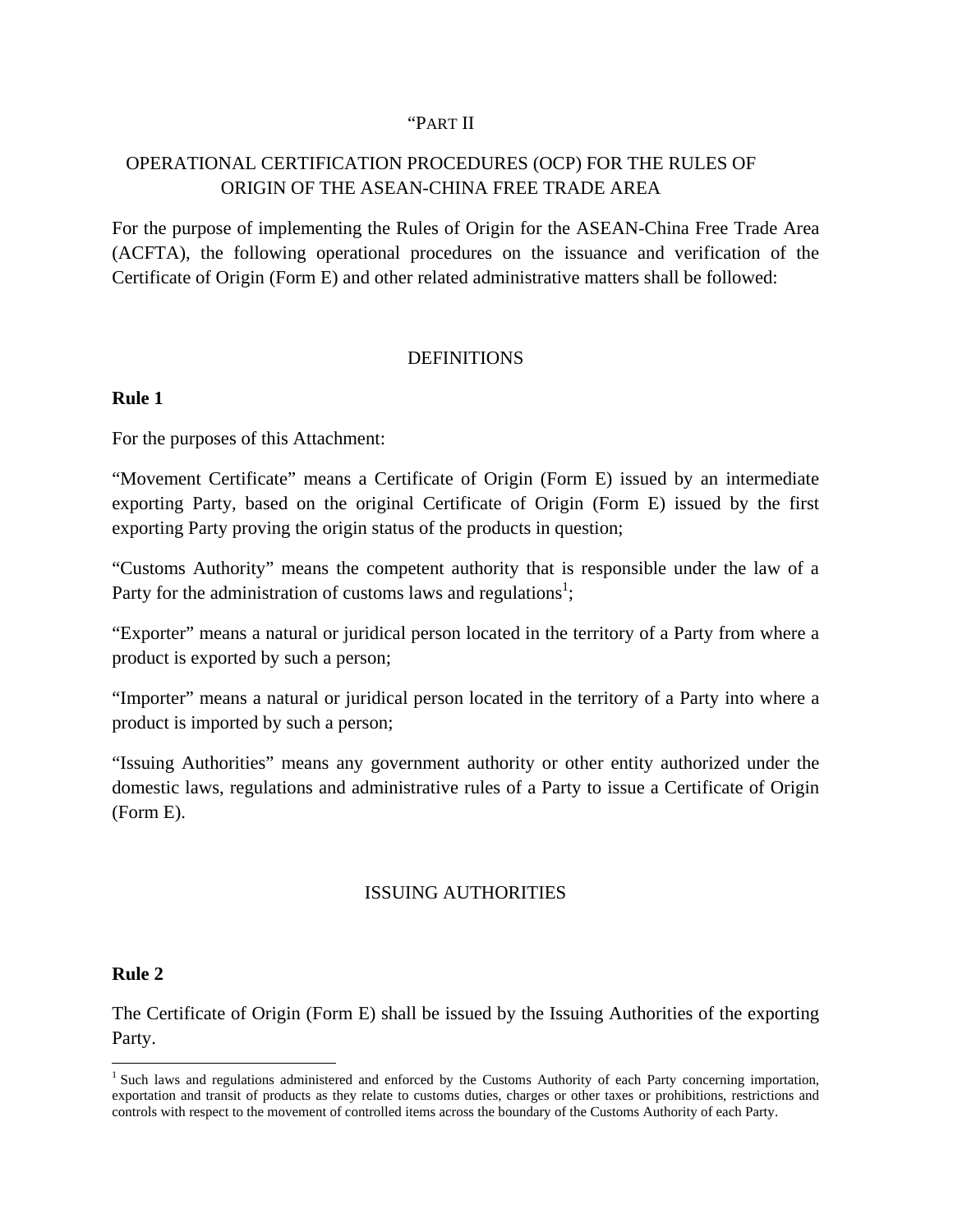- *(a)* A Party shall inform all the other Parties of the names and addresses of its respective Issuing Authorities and shall provide specimen signatures and specimen of official seals, and correction stamps, if any, used by its Issuing Authorities.
- *(b)* The above information and specimens shall be provided to all the other Parties to the Agreement and a copy furnished to the ASEAN Secretariat. A Party shall promptly inform all the other Parties of any change in names, addresses or official seals in the same manner.

#### **Rule 4**

For the purpose of verifying the conditions for preferential treatment, the Issuing Authorities shall have the right to call for any supporting documentary evidence or to carry out any checks considered appropriate. If such right cannot be obtained through the existing domestic laws, regulations and administrative rules, it shall be inserted as a clause in the application form referred to in Rules 5 and 6.

#### APPLICATIONS

- *(a)* The exporter and/or the manufacturer of the products qualified for preferential treatment shall apply in writing to the Issuing Authorities requesting for the pre-exportation verification of the origin of the products. The result of the verification, subject to review periodically or whenever appropriate, shall be accepted as the supporting evidence in verifying the origin of the said products to be exported thereafter. The pre-verification may not apply to the products of which, by their nature, origin can be easily verified.
- *(b)* For locally-procured materials, self-declaration by the final manufacturer exporting under the ACFTA shall be used as the basis when applying for the issuance of the Certificate of Origin (Form E).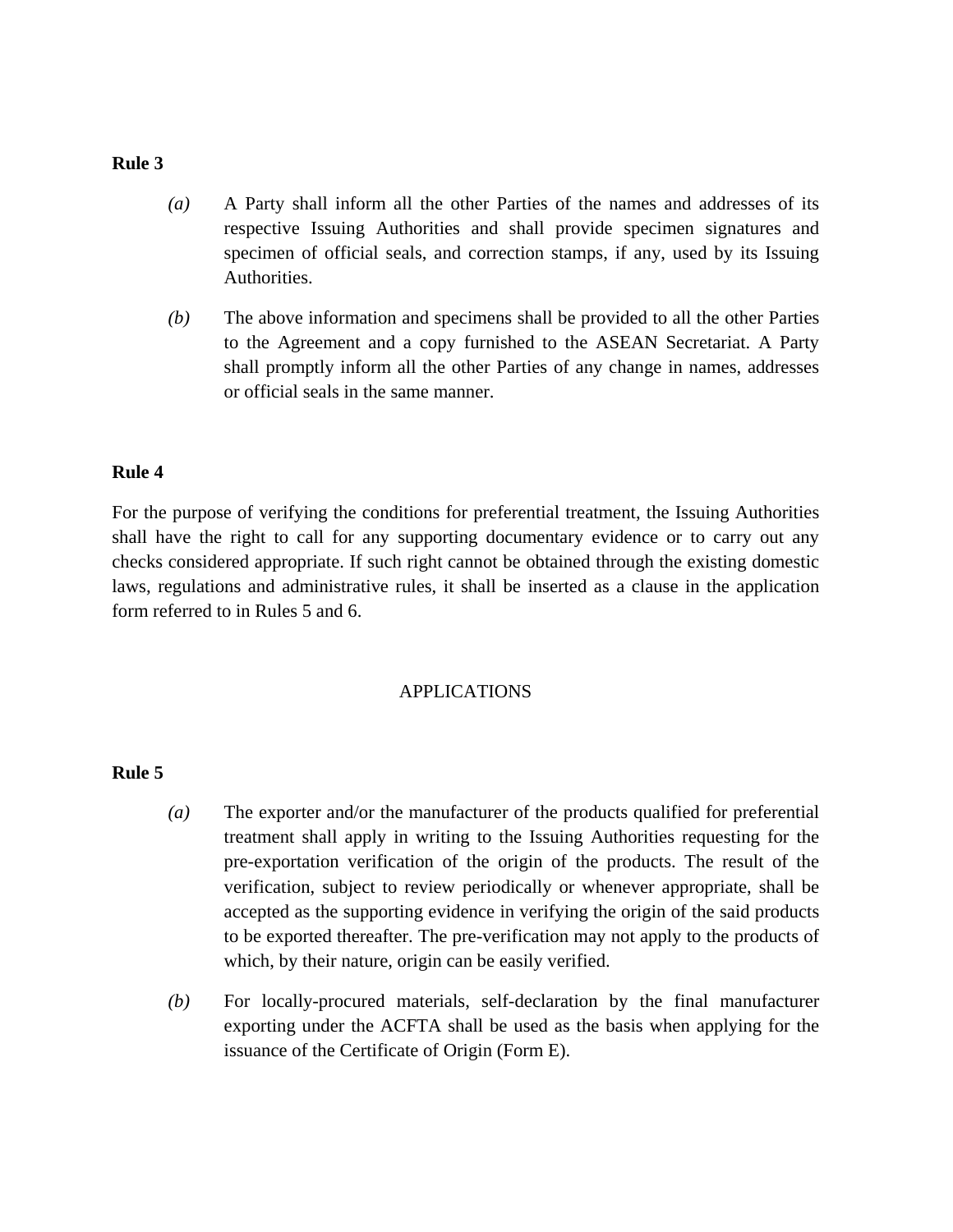At the time of carrying out the formalities for exporting the products under preferential treatment, the exporter or his authorized representative shall submit a written application for the Certificate of Origin (Form E) together with appropriate supporting documents proving that the products to be exported qualify for the issuance of a Certificate of Origin (Form E).

#### PRE-EXPORTATION EXAMINATION

#### **Rule 7**

The Issuing Authorities shall, to the best of their competence and ability, carry out proper examination of each application for the Certificate of Origin (Form E) to ensure that:

- *(a)* the application and the Certificate of Origin (Form E) are duly completed in accordance with the requirements as defined in the overleaf notes of the Certificate of Origin (Form E) and signed by the authorised signatory;
- *(b)* the origin of the product is in conformity with the Rules of Origin for the ACFTA;
- *(c)* the other statements of the Certificate of Origin (Form E) correspond to the supporting documentary evidence submitted;
- *(d)* description, quantity and weight of products, marks and number of packages, number and kinds of packages, as specified, conform to the products to be exported; and
- *(e)* multiple items declared on the same Certificate of Origin (Form E) shall be allowed subject to the domestic laws, regulations and administrative rules of the importing Party, provided that each item must qualify separately in its own  $right<sup>2</sup>$ .

#### ISSUANCE OF CERTIFICATE OF ORIGIN (FORM E)

<sup>&</sup>lt;sup>2</sup> For the purposes of Rule  $7(e)$ , the number of multiple items declared on each Certificate of Origin (Form E) shall not exceed twenty (20) items.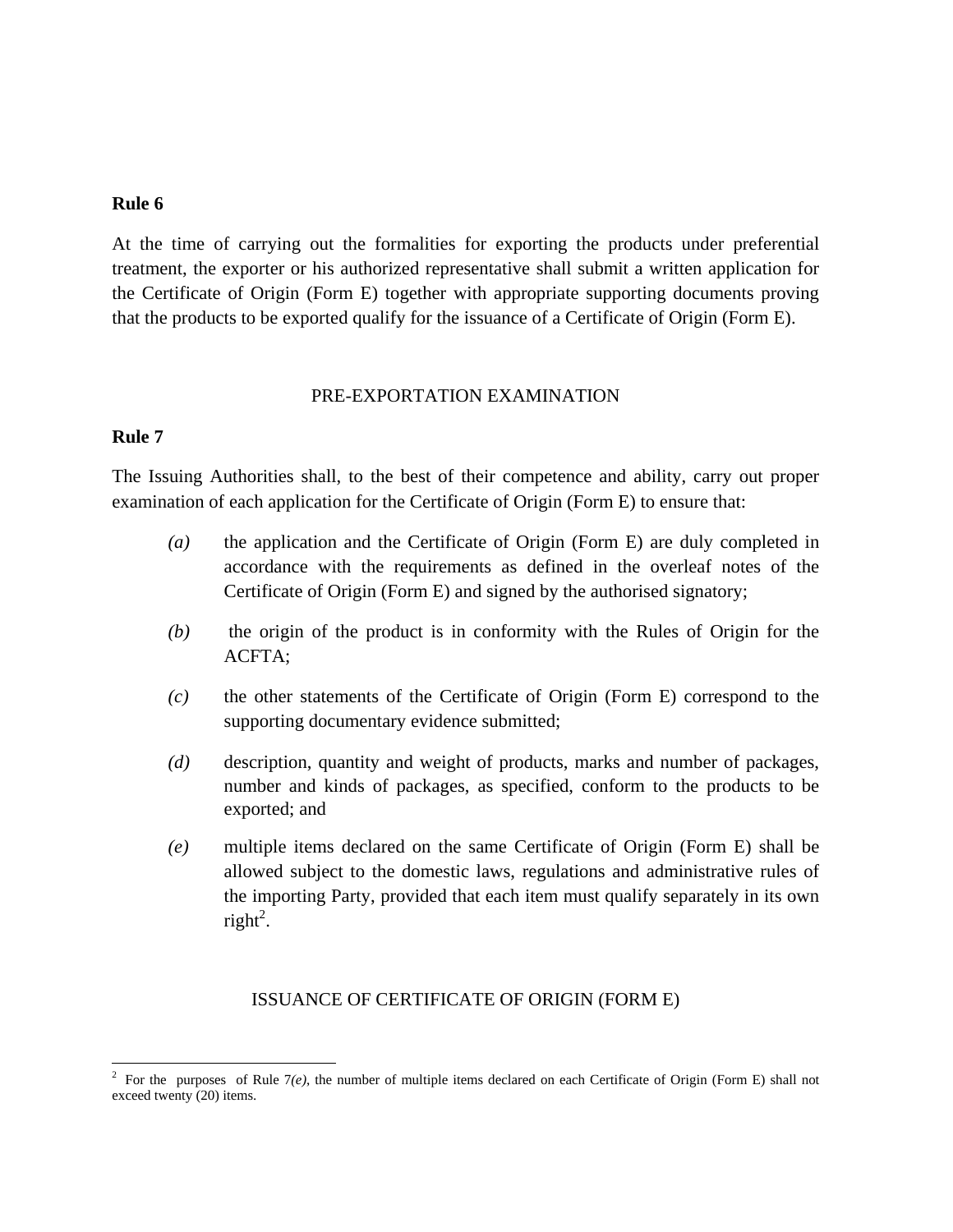- *(a)* The Certificate of Origin (Form E) must be in ISO A4 size paper in conformity to the specimen as shown in Attachment A. It shall be made in English.
- *(b)* The Certificate of Origin (Form E) shall comprise one original and two (2) carbon copies of the following colours:

Original - Beige (Pantone color code: 727c) Duplicate - Light Green (Pantone color code: 622c) Triplicate - Light Green (Pantone color code: 622c)

- *(c)* Each Certificate of Origin (Form E) shall bear a reference number separately given by each place of office of issuance.
- *(d)* The original copy of the Certificate of Origin (Form E) shall be forwarded by the exporter to the importer for submission to the Customs Authority at the port or place of importation. The duplicate copy shall be retained by the Issuing Authorities in the exporting Party. The triplicate copy shall be retained by the exporter.
- *(e)* In cases when a Certificate of Origin (Form E) is rejected by the Customs Authority of the importing Party, the subject Certificate of Origin (Form E) shall be marked accordingly in Box 4.
- *(f)* In cases where a Certificate of Origin (Form E) is not accepted as stated in paragraph *(e)*, the Customs Authority of the importing Party shall consider the clarifications made by the Issuing Authorities and assess whether or not the Certificate of Origin (Form E) can be accepted for the granting of the preferential treatment. The clarification shall be detailed and exhaustive in addressing the grounds for denial of preferential treatment raised by the importing Party.

## **Rule 9**

To implement the provisions of Rule 2 of the Rules of Origin for the ACFTA, the Certificate of Origin (Form E) issued by the final exporting Party shall indicate the origin criteria or applicable percentage of ACFTA value content in Box 8.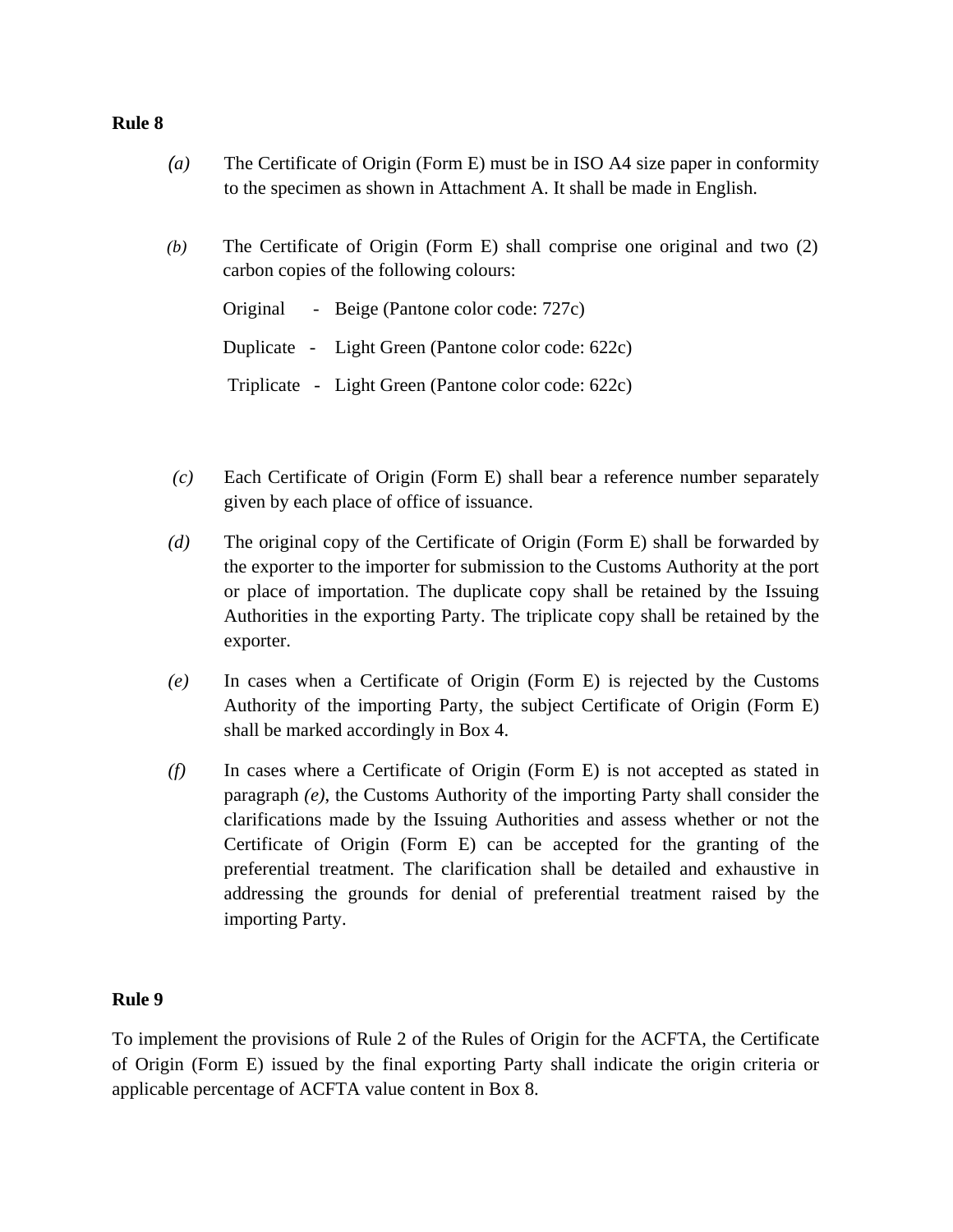Neither erasures nor superimposition shall be allowed on the Certificate of Origin (Form E). Any alteration shall be made by striking out the erroneous materials and making any addition required. Such alterations shall be approved by an official authorised to sign the Certificate of Origin (Form E) and certified with official seals or correction stamps of the Issuing Authorities. Unused spaces shall be crossed out to prevent any subsequent addition.

#### **Rule 11**

In principle, a Certificate of Origin (Form E) shall be issued prior to or at the time of shipment. In exceptional cases where the Certificate of Origin (Form E) has not been issued by the time of shipment or no later than three (3) days from the date of shipment, at the request of the exporter, the Certificate of Origin (Form E) shall be issued retroactively in accordance with the domestic laws, regulations and administrative rules of the exporting Party within twelve (12) months from the date of shipment, in which case it is necessary to indicate "ISSUED RETROACTIVELY" in Box 13. In such cases, the importer of the product who claims the preferential treatment for the product may, subject to the domestic laws, regulations and

administrative rules of the importing Party, provide the Customs Authority of the importing Party with the Certificate of Origin (Form E) issued retroactively.

- *(a)* The Issuing Authorities of the intermediate Party within the ACFTA may issue a Movement Certificate (MC) if an application is made by the exporter while the product is passing through the territory, provided that:
	- (i) the importer of the intermediate Party and the exporter who applies for the MC in the intermediate Party are the same;
	- (ii) a valid original Certificate of Origin (Form E) issued by the first exporting Party is presented;
	- (iii) information on the MC includes the names of the Issuing Authorities of the Party which issued the original Certificate of Origin (Form E), date of issuance and reference number. The FOB value shall be the FOB value of the products exported from the intermediate Party; and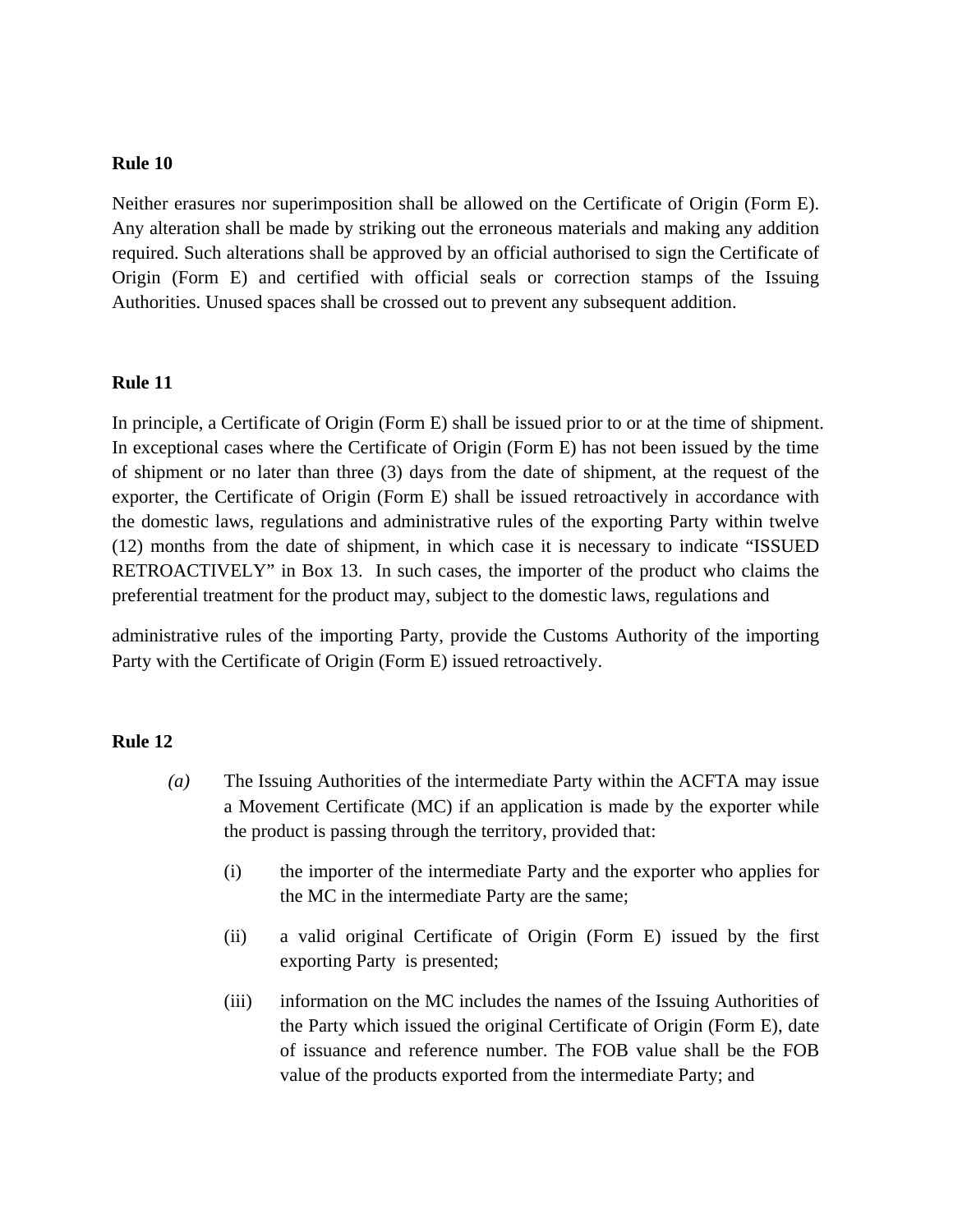- (iv) the total quantity of the products covered in the MC does not exceed the total quantity of the products covered in the original Certificate of Origin (Form E).
- *(b)* In the case of China, the MC shall be issued by the Customs Authority. In the case of ASEAN Member States, the MC shall be issued by the Issuing Authorities.
- *(c)*The validity of the MC shall have the same end-date as the original Certificate of Origin (Form E).
- *(d)* The product which is to be re-exported using MC shall be under control of the Customs Authority of the intermediate Party. The products shall not undergo any further processing in the intermediate Party, except for repacking and logistics activities consistent with Rule 8 of the Rules of Origin for the  $ACFTA^3$ .
- *(e)* The verification procedure in Rule 18 shall also apply to the MC. In particular, the Customs Authority of the importing Party may request simultaneously the original exporting Party and the intermediate Party to provide information regarding the original Certificate of Origin (Form E) and the MC respectively, such as the first exporter, last exporter, reference number, description of the products, country of origin and the port of discharge, within thirty (30) days from the date of receipt of the request, as the case may be.

<u> 1980 - Andrea Andrew Maria (h. 1980).</u><br>1980 - Andrew Maria (h. 1980).

In the event of theft, loss or destruction of a Certificate of Origin (Form E), the exporter may apply in writing to the Issuing Authorities which issued it for the certified true copy of the original and the triplicate to be made on the basis of the export documents in their possession bearing the endorsement of the words "CERTIFIED TRUE COPY" in Box 12. This copy shall bear the date of the original Certificate of Origin (Form E). The certified true copy of a Certificate of Origin (Form E) shall be issued no later than one (1) year from the date of issuance of the original Certificate of Origin (Form E) and on condition that the exporter provides to the relevant Issuing Authorities the triplicate copy or any proof on the issuance of the original Certificate of Origin (Form E).

 $3$  The products under control of the Customs Authority of the intermediate Party shall include products that remain in free trade zones or locations approved by the said Customs Authority.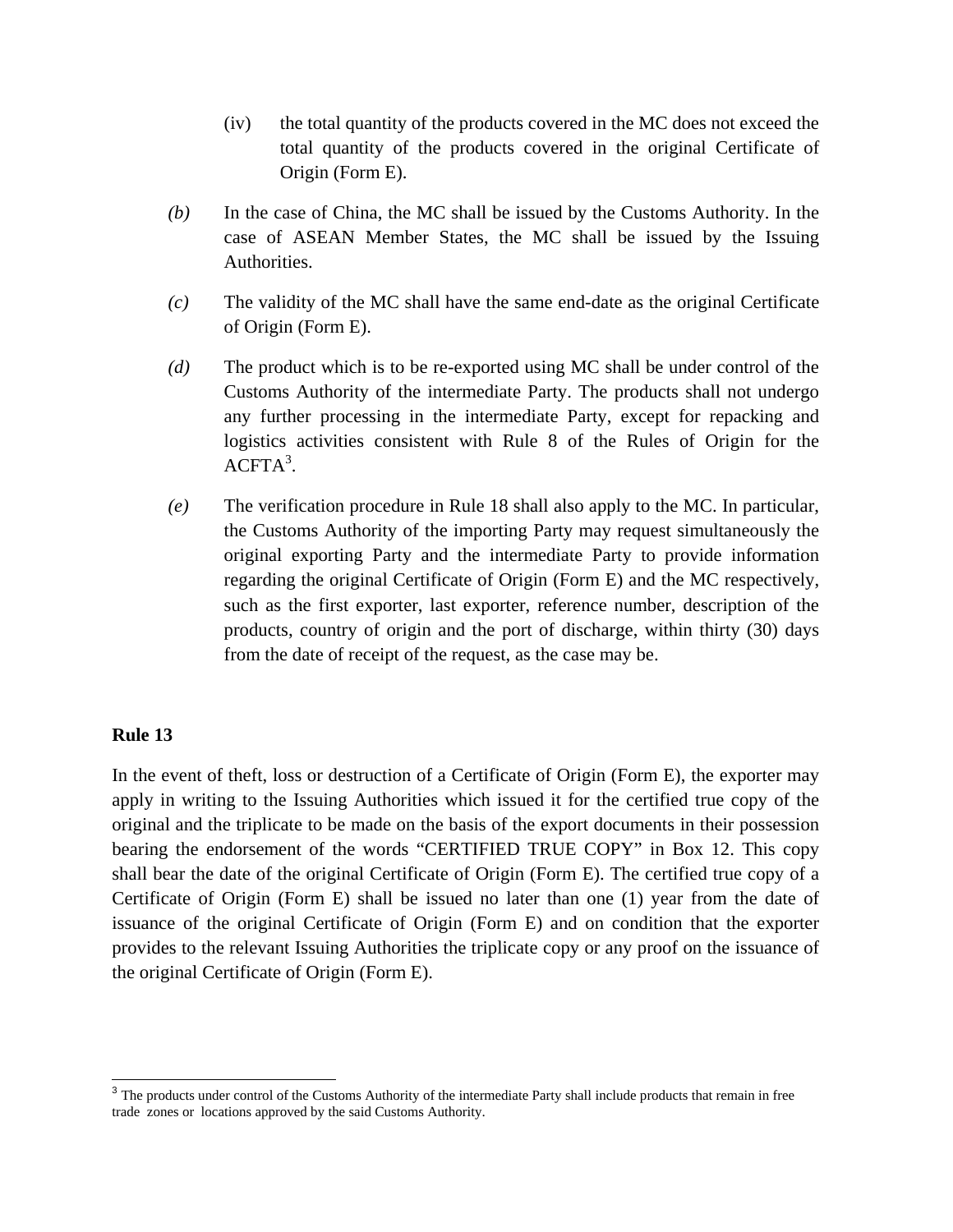#### PRESENTATION

## **Rule 14**

The original copy of the Certificate of Origin (Form E) shall be submitted to the Customs Authority at the time of lodging the import entry for the products concerned claiming for preferential treatment in accordance with the domestic laws, regulations and administrative rules of the importing Party.

## **Rule 15**

The Certificate of Origin (Form E) shall remain valid and must be submitted to the Customs Authority of the importing Party within one (1) year from the date of its issuance by the Issuing Authority of the exporting Party.

## **Rule 16**

In the case of consignments of products originating in the exporting Party and not exceeding US\$ 200.00 FOB, the production of a Certificate of Origin (Form E) shall be waived and the use of simplified declaration by the exporter that the products in question have originated in the exporting Party shall be accepted. Products sent through the post not exceeding US\$200.00 FOB shall also be similarly treated.

- *(a)* Where the ACFTA origin of the product is not in doubt, unsubstantial discrepancies, such as tariff classification differences between the statements made in the Certificate of Origin (Form E) and those made in the documents submitted to the Customs Authority of the importing Party for the purpose of carrying out the formalities for importing the products, shall not ipso-facto invalidate the Certificate of Origin (Form E) if it does in fact correspond to the products submitted.
- *(b)* In cases where the exporting Party and the importing Party have unsubstantial discrepancies as indicated in paragraph *(a)*, the products shall be released without any delay and subject to administrative measures, such as imposition of customs duties at the higher applied rate or its equivalent amount of deposit. Once the discrepancies have been resolved, the correct ACFTA rate is to be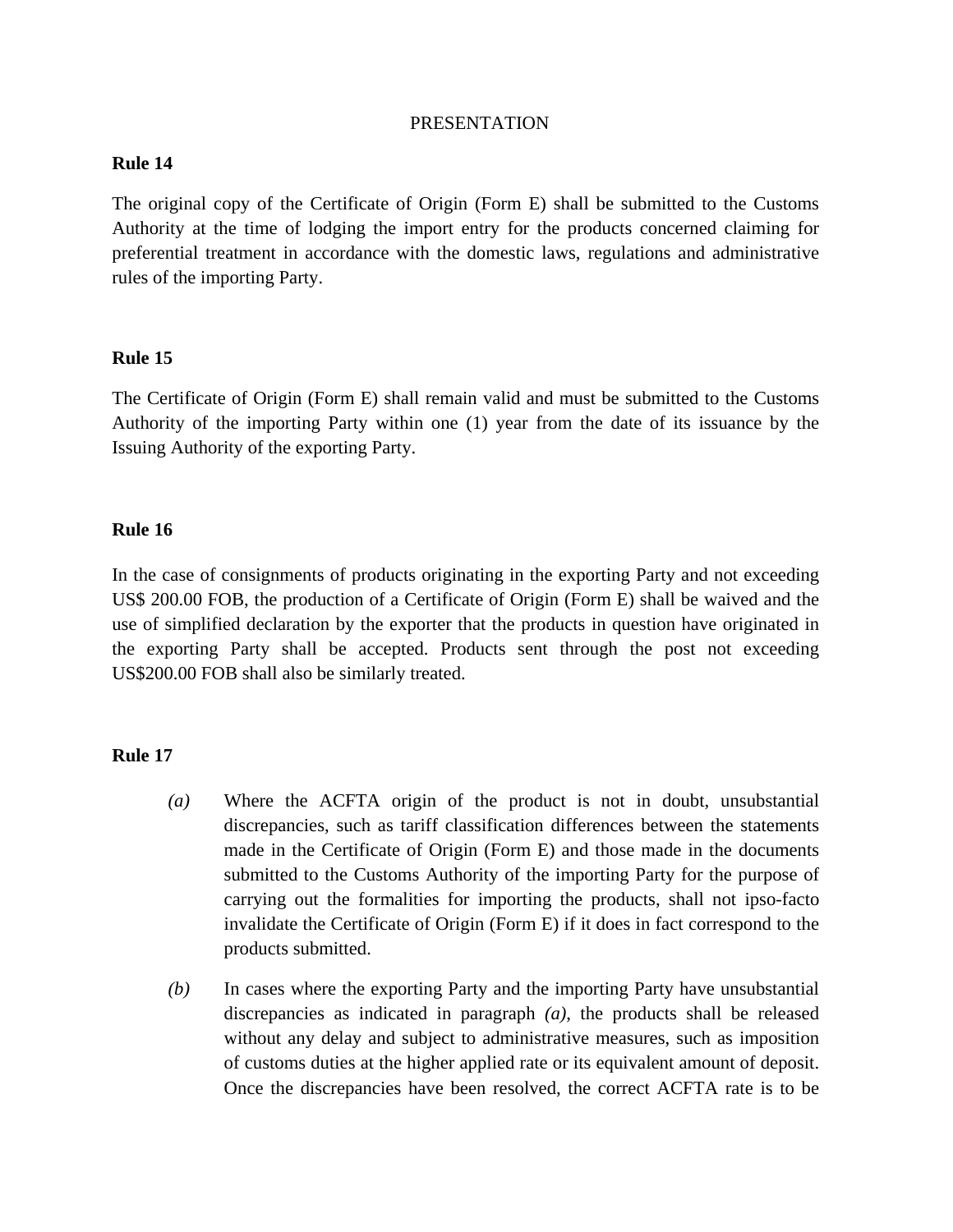applied and any overpaid duty shall be refunded in accordance with the domestic laws, regulations and administrative rules of the importing Party.

*(c)* For multiple items declared under the same Certificate of Origin (Form E), a problem encountered with one of the items listed shall not affect or delay the granting of preferential treatment and customs clearance of the remaining items listed in the Certificate of Origin (Form E). Rule 18*(a)*(ii) may be applied to the problematic items.

- *(a)* The Customs Authority of the importing Party may request a retroactive check at random and/or when it has reasonable doubt as to the authenticity of the document or as to the accuracy of the information regarding the true origin of the products in question or of certain parts thereof.
	- (i) The request shall be made in writing, accompanied with a copy of the Certificate of Origin (Form E) and shall specify the reasons and any additional information suggesting that the particulars given on the said Certificate of Origin (Form E) may be inaccurate, unless the retroactive check is requested on a random basis.
	- (ii) The Customs Authority of the importing Party may suspend the granting of preferential treatment while awaiting the result of verification. However, it may release the products to the importer subject to any administrative measures deemed necessary, including imposition of customs duties at the higher applied rate or equivalent amount of deposit, provided that they are not held to be subject to import prohibition or restriction and there is no suspicion of fraud.
	- (iii) The Customs Authority or the Issuing Authorities of the exporting Party receiving a request for retroactive check shall respond to the request promptly and reply not later than ninety (90) days after the receipt of the request.
- *(b)* If the Customs Authority of the importing Party is not satisfied with the outcome of the retroactive check, it may, under exceptional cases, request for verification visits to the exporting Party.
	- (i) Prior to the conduct of a verification visit pursuant to the provisions herein, the Customs Authority of the importing Party shall notify the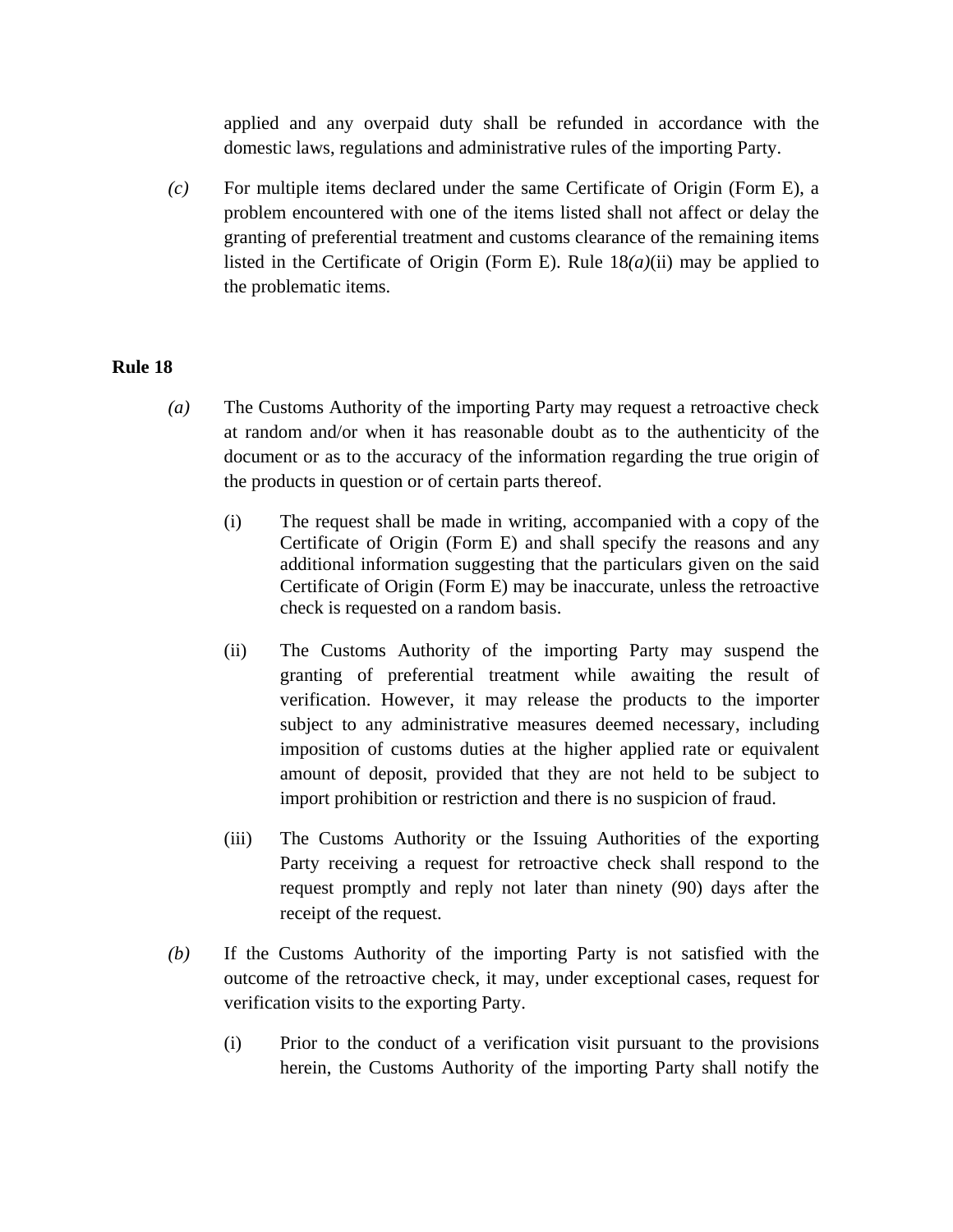competent authority of the exporting Party with an aim to mutually agree on the conditions and means of the verification visit.

- (ii) The verification visit shall be conducted not later than sixty (60) days after receipt of the notification pursuant to sub-paragraph *(b)*(i).
- *(c)* The verification process, including the retroactive check and verification visit, shall be carried out and its results communicated to the Customs Authority and/or the Issuing Authorities of the exporting Party within a maximum of one hundred and eighty (180) days. While awaiting the results of the verification visit, sub-paragraph  $(a)$ (ii) on the suspension of preferential treatment shall be applied.
- *(d)* The preferential treatment may be denied when the exporting Party fails to respond to the request to the satisfaction of the Customs Authority of the importing Party in the course of a retroactive check or verification process, as the case may be, within the time frame for verification under paragraphs *(a)*, *(b)* and *(c).*
- *(e)* Each Party shall maintain the confidentiality of the information and documents provided by the other Party in the course of verification process. Such information and documents shall not be used for other purposes, including being used as evidence in administrative and judicial proceedings, without the explicit written permission of the Party providing such information.

## RECORD KEEPING REQUIREMENT

- *(a)* The application for the Certificate of Origin (Form E) and all documents related to such application shall be retained by the Issuing Authorities for not less than three (3) years from the date of issuance.
- *(b)* Information relating to the validity of the Certificate of Origin (Form E) shall be furnished upon request by the importing Party.
- *(c)* Any information communicated between the Parties concerned shall be treated as confidential and shall be used for the validation of the Certificate of Origin (Form E) purposes only.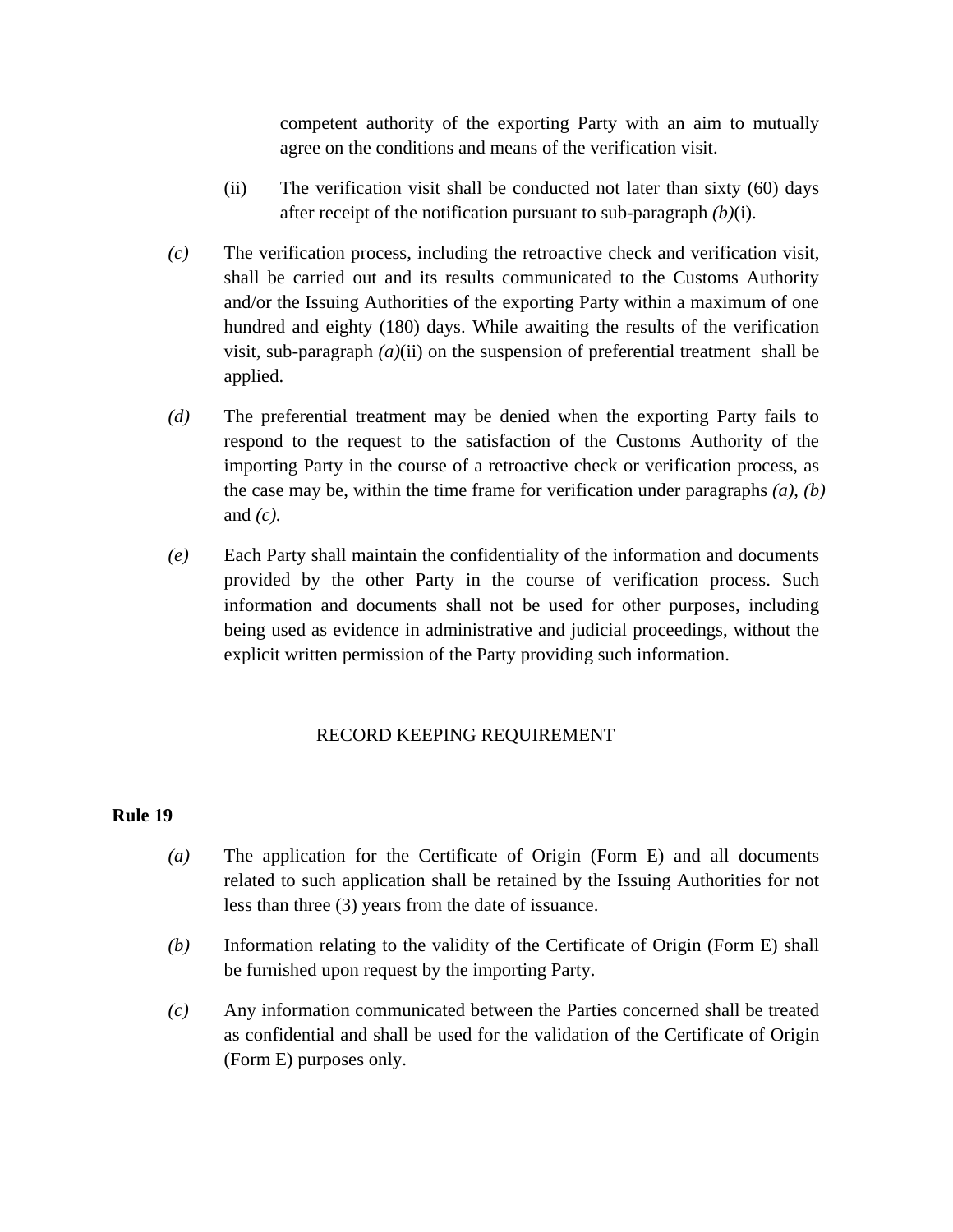*(d)* For the purposes of the verification process/retroactive check pursuant to Rule 18 the producer and/or exporter applying for the issuance of a Certificate of Origin (Form E) shall, subject to the domestic laws, regulations and administrative rules of the exporting Party, keep its supporting records for application for not less than three (3) years from the date of issuance of the Certificate of Origin (Form E).

# SPECIAL CASES

#### **Rule 20**

When the destination of the products exported to a specified Party is changed, before or after their arrival in the Party, the following rules shall be observed:

- *(a)* if the products have already been submitted to the Customs Authority in the specified importing Party, the Certificate of Origin (Form E) shall, by a written application of the importer, be endorsed to address the situation. The original shall be kept by the Customs Authority and the photocopy of the Certificate of Origin (Form E) shall be provided to the importer; and
- *(b)* if the changing of destination occurs during transportation to the importing Party as specified in the Certificate of Origin (Form E), the exporter shall apply in writing, accompanied with the issued Certificate of Origin (Form E), for the new issuance of the Certificate of Origin (Form E).

## **Rule 21**

For the purpose of implementing Rule 8*(c)* of the Rules of Origin for the ACFTA, where transportation is effected through the territory of one or more non-ACFTA Parties, the following shall be submitted to the Customs Authority of the importing Party:

- *(a)* a through Bill of Lading issued in the exporting Party;
- *(b)* a Certificate of Origin (Form E) issued by the relevant Issuing Authorities of the exporting Party;
- *(c)* a copy of the original commercial invoice in respect of the product; and
- *(d)* supporting documents in evidence that the requirements of Rule 8*(c)*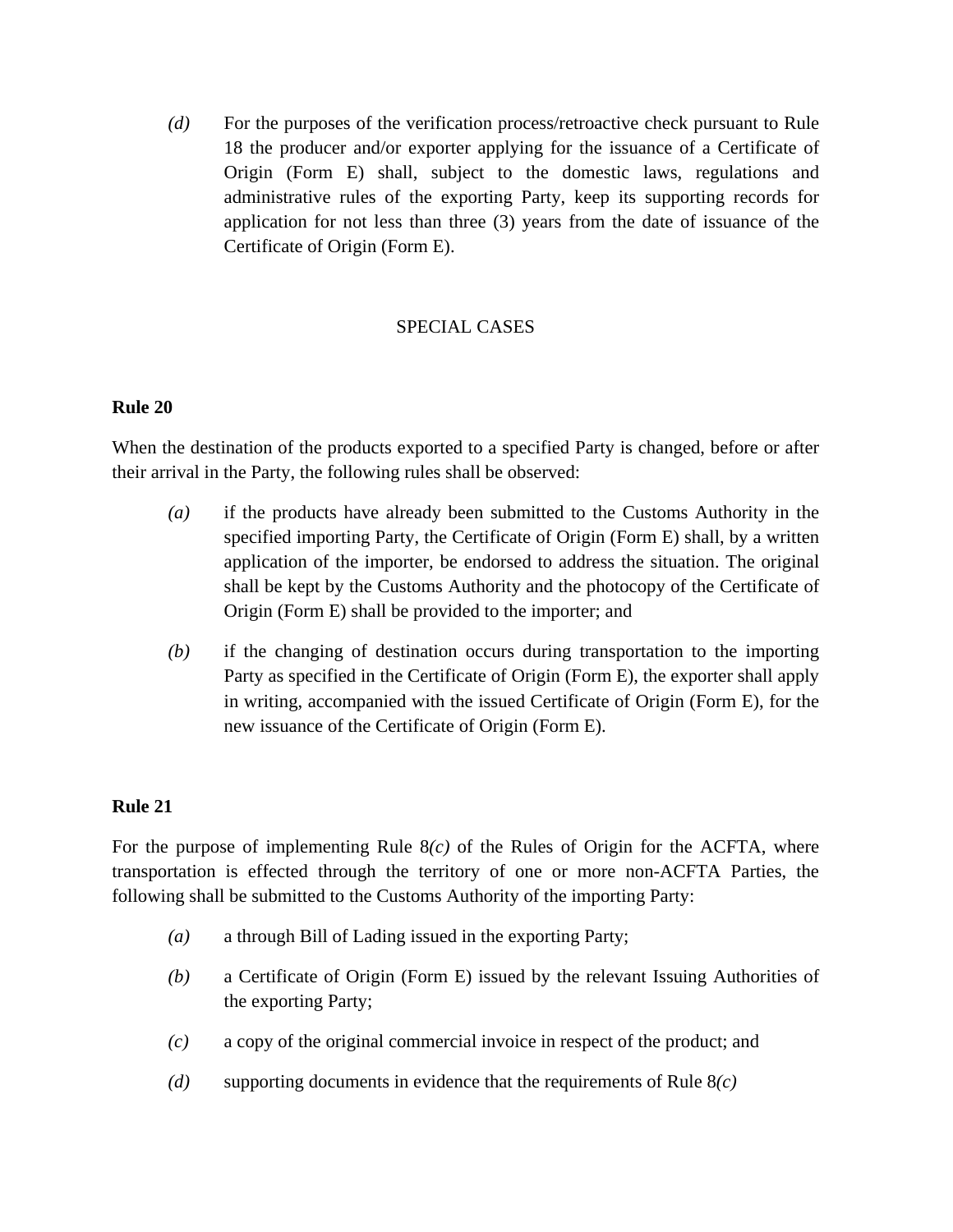sub-paragraphs (i),(ii) and (iii) of the Rules of Origin for the ACFTA are being complied with.

## **Rule 22**

- *(a)* Products sent from an exporting Party for exhibition in another Party and sold during or after the exhibition into a Party shall benefit from the ASEAN-China preferential treatment on the condition that the products meet the requirements of the Rules of Origin for the ACFTA, provided it is shown to the satisfaction of the Customs Authority of the importing Party that:
	- (i) an exporter has dispatched those products from the territory of the exporting Party to another Party where the exhibition is held and has exhibited them there;
	- (ii) the exporter has sold the products or transferred them to a consignee in the importing Party; and
	- (iii) the products have been consigned during the exhibition or immediately thereafter to the importing Party in the state in which they were sent for exhibition.
- *(b)* For purposes of implementing the above provisions, the Certificate of Origin (Form E) must be submitted to the Customs Authority of the importing Party. The name and address of the exhibition must be indicated, a certificate issued by the Issuing Authorities of the Party where the exhibition took place together with supporting documents prescribed in Rule 21*(d)* may be required.
- *(c)* Paragraph *(a)* shall apply to any trade, agricultural or crafts exhibition, fair or similar show or display in shops or business premises with the view to the sale of foreign products and where the products remain under customs control during the exhibition.

## **Rule 23**

The Customs Authority of the importing Party shall accept a Certificate of Origin (Form E) in cases where the sales invoice is issued either by a company located in a third country or by an ACFTA exporter for the account of the said company, provided that the product meets the requirements of the Rules of Origin for the ACFTA. The third party invoice number shall be indicated in Box 10 of the Certificate of Origin (Form E)*,* the exporter and consignee must be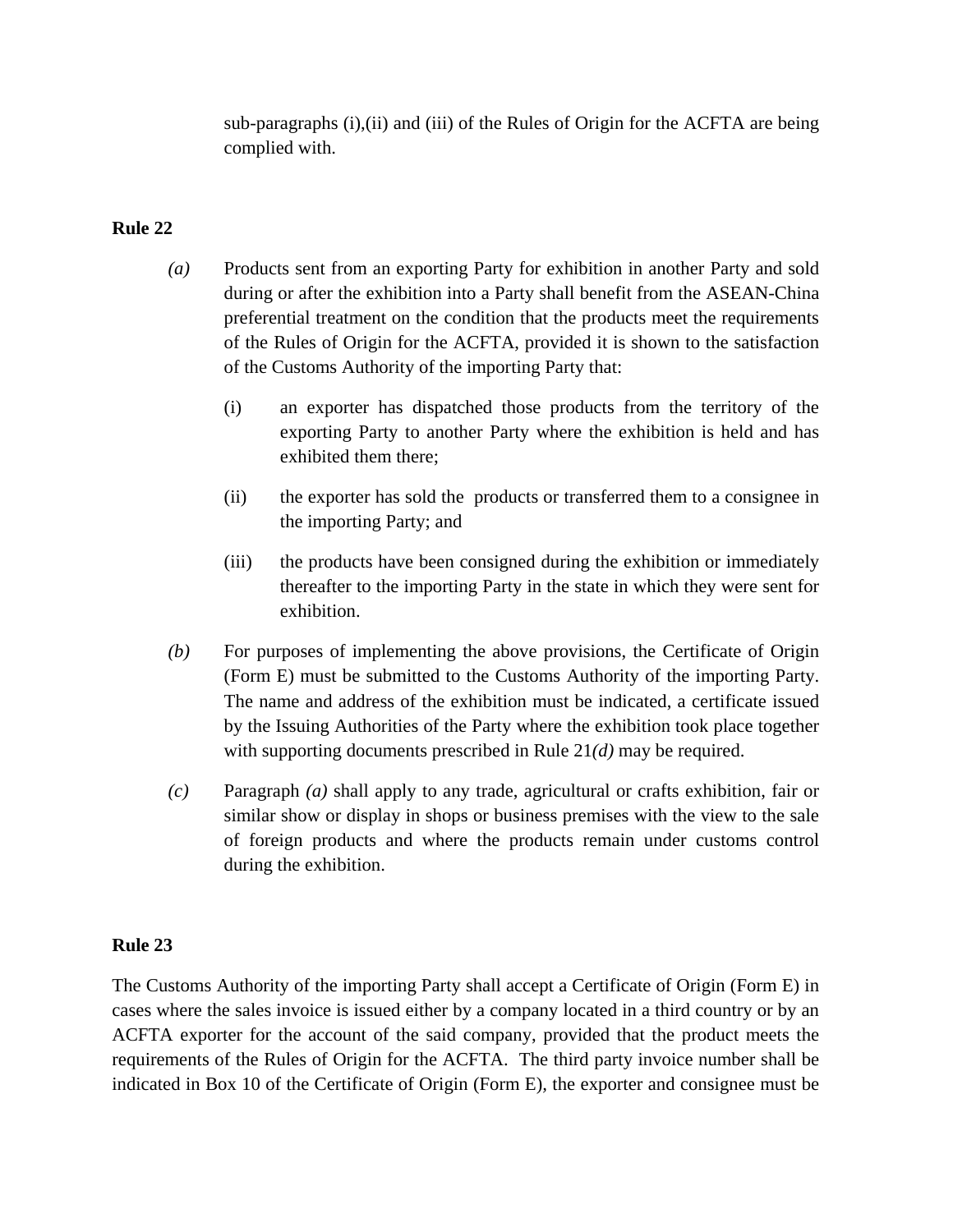located in the Parties and the copy of the third party invoice shall be attached to the Certificate of Origin (Form E) when presenting to the Customs Authority of the importing Party.

## ACTION AGAINST FRAUDULENT ACTS

## **Rule 24**

- *(a)* When it is suspected that fraudulent acts in connection with the Certificate of Origin (Form E) have been committed, the Government authorities concerned shall co-operate in the action to be taken in the territory of the respective Party against the persons involved.
- *(b)* Each Party shall be responsible for providing legal sanctions for fraudulent acts related to the Certificate of Origin (Form E) in accordance with its domestic laws, regulations and administrative rules.

## **Rule 25**

In the case of a dispute concerning origin determination, classification or products or other matters, the Government authorities concerned in the importing and exporting Parties shall consult each other with a view to resolving the dispute, and the result shall be reported to the other Parties for information.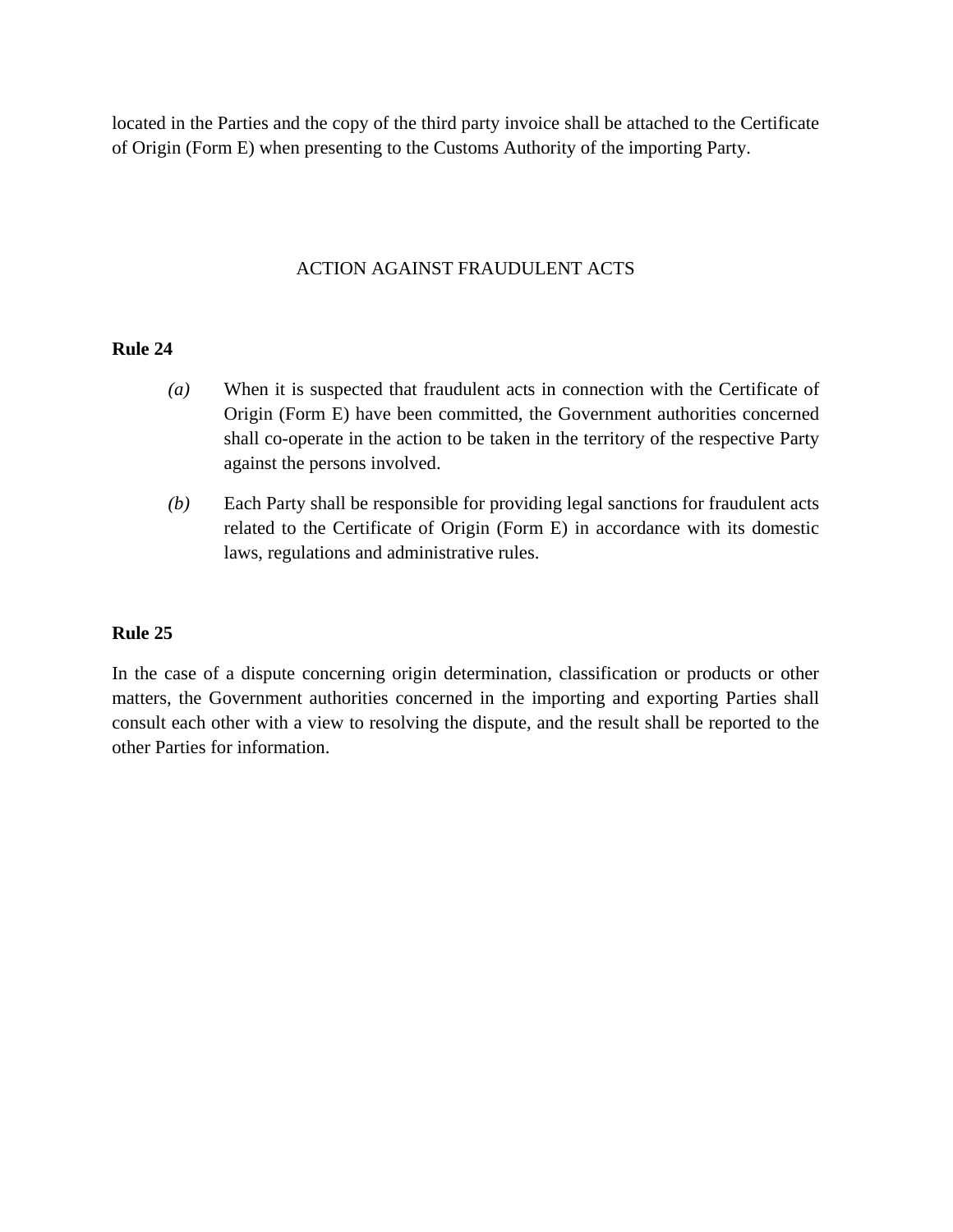# **Pindaan Jadual Kedua**

3. Berhubung dengan Jadual Kedua, dalam ruang (4) bagi tahun 2010 dan 2011 berhubung dengan subkepala:

| 3405.90 000 | 4011.61 900 | 4012.20 910 |
|-------------|-------------|-------------|
| 4012.90 200 | 4013.10 100 | 4013.10 900 |
| 4013.90 200 | 4013.90 300 | 4013.90 900 |
| 5204.19 900 | 5204.20 000 | 5209.29 000 |
| 5209.39 000 | 5210.11 000 | 5210.21 000 |
| 5210.31 000 | 5211.32 000 | 5212.11 000 |
| 5212.13 000 | 5212.21990  | 5407.51 000 |
| 5407.52 000 | 5508.10 200 | 5509.21 000 |
| 5509.22 000 | 5509.59 000 | 5509.61 000 |
| 5509.69 000 | 5509.99 000 | 5510.11 000 |
| 5510.12 000 | 5512.99 000 | 5513.21 000 |
| 5513.23 000 | 5513.29 000 | 5514.19 000 |
| 5514.22 000 | 5514.29 000 | 5516.21 000 |
| 5516.22 000 | 5516.41 000 | 5516.42 000 |
| 5516.92 000 | 5810.99 000 | 6104.49 000 |
| 6104.52 000 | 6104.59 000 | 6104.62 000 |
| 6104.63 000 | 6106.20 000 | 6107.91 000 |
| 6107.99 000 | 6108.19 000 | 6108.29 000 |
| 6108.92 000 | 6108.99 000 | 6109.10 000 |
| 6109.90 000 | 6111.90 000 | 6112.11 000 |
| 6112.12 000 | 6112.19 000 | 6113.00 000 |
| 6114.20 000 | 6114.90 000 | 6116.92 000 |
| 6116.93 000 | 6203.43 000 | 6203.49 000 |
| 6204.42 000 | 6204.49 000 | 6204.52 000 |
| 6204.53 000 | 6204.59 000 | 6204.62 000 |
| 6204.63 000 | 6204.69 000 | 6205.30 000 |
| 6206.10 000 | 6206.30 000 | 6207.21 000 |
| 6207.22 000 | 6207.29 000 | 6207.99 000 |
| 6208.11 000 | 6208.19 000 | 6208.21 000 |
| 6208.22 000 | 6208.29 000 | 6208.91 000 |
| 6208.92 000 | 6208.99 000 | 6209.90 000 |
| 6212.10 000 | 6212.10 900 | 6212.20 000 |
| 6212.30 000 | 6216.00 300 | 6401.10 000 |
| 6401.92 000 | 6401.99 000 | 6403.40 000 |
| 7303.00 000 | 7304.11 000 | 7304.19 000 |